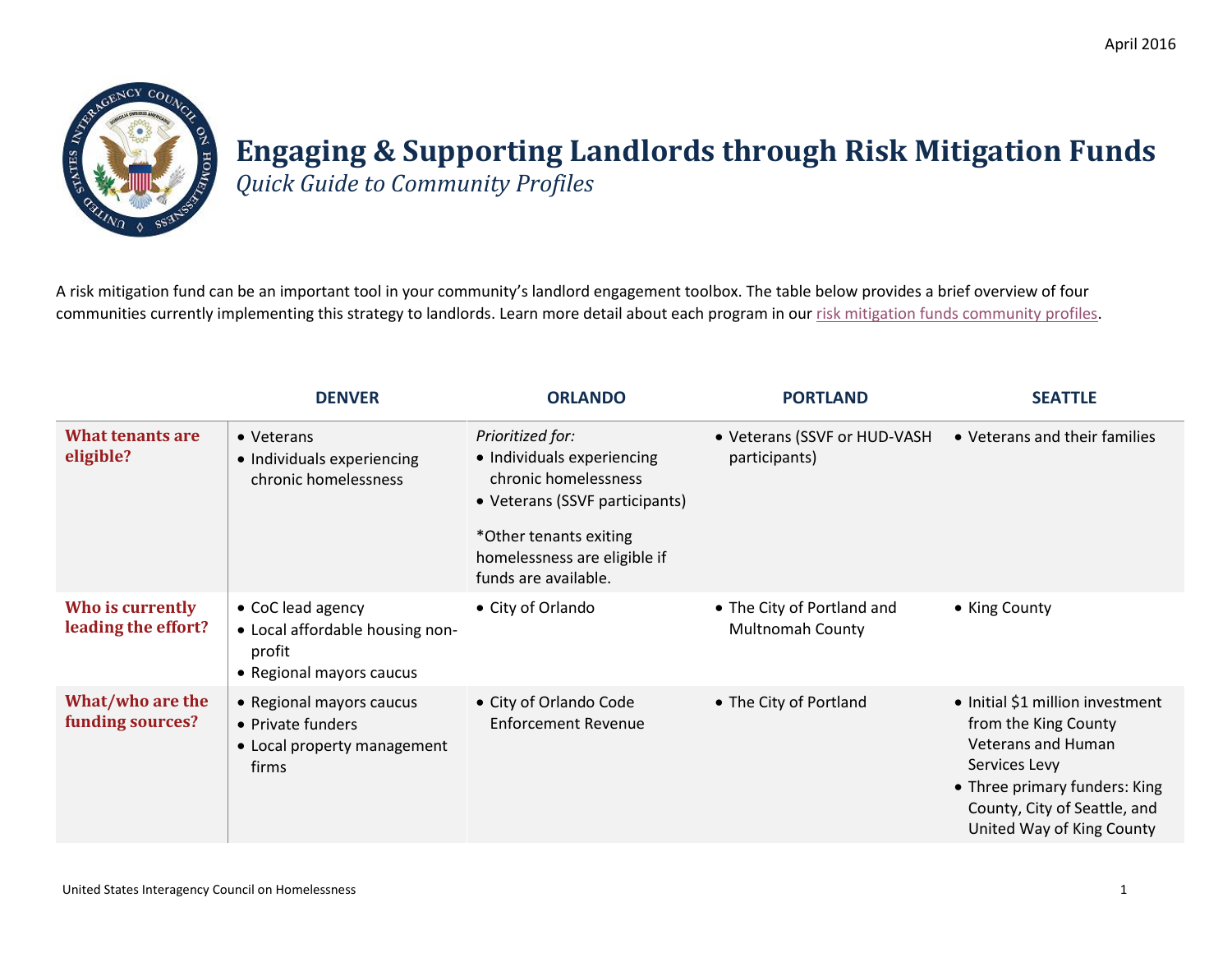|                                            | <b>DENVER</b>                                                                                                                                                  | <b>ORLANDO</b>                                                                                                                                              | <b>PORTLAND</b>                                                                                                                                                                                                                | <b>SEATTLE</b>                                                                                                                                                                                 |
|--------------------------------------------|----------------------------------------------------------------------------------------------------------------------------------------------------------------|-------------------------------------------------------------------------------------------------------------------------------------------------------------|--------------------------------------------------------------------------------------------------------------------------------------------------------------------------------------------------------------------------------|------------------------------------------------------------------------------------------------------------------------------------------------------------------------------------------------|
|                                            |                                                                                                                                                                |                                                                                                                                                             |                                                                                                                                                                                                                                | • Other funders have also<br>contributed, including King<br><b>County Housing Authority</b><br>and Seattle Housing<br>Authority                                                                |
| <b>How is the fund</b><br>managed/staffed? | • CoC lead organization<br>• Local affordable housing non-<br>profit<br>• Administrative and operating<br>costs covered by other<br>funding sources            | • City of Orlando Office of<br><b>Business and Financial</b><br><b>Services</b><br>• CoC lead agency<br>• Funds are held in a non-<br>lapsing appropriation | • Funded by the City of<br>Portland<br>• Managed and operated<br>through contract with local<br>service provider, who<br>oversees and staffs a<br>landlord liaison team<br>• Staff are available 24/7 for<br>issues that arise | • Fund is managed by YWCA<br>and delivered by 6 staff<br>members<br>• Staff are available 24/7 for<br>issues that arise<br>• Staff are responsible for<br>approving any charges to the<br>fund |
| What is covered by<br>the fund?            | • Property damage after<br>deposit is applied<br>• Unit holding fees                                                                                           | • Property damage after<br>deposit is applied<br>• Unpaid rent reimbursements<br>(holding fees, abandoned<br>units, unpaid tenant rent)                     | • Property damage after<br>deposit is applied<br>• Unpaid rent and breaking of<br>a lease                                                                                                                                      | • Property damage after<br>deposit is applied<br>• Unpaid rent and legal fees<br>• Eviction prevention funds are<br>available for two years after<br>move-in, as needed                        |
| How much will the<br>fund cover?           | • \$300 in property damage<br>• Up to \$1,000 in property<br>damage (case by case)<br>• Half of monthly rent or \$600<br>(whichever is less) to hold a<br>unit | • \$300 in property damage<br>without inspection<br>• Up to \$2,000 (single unit) and<br>\$3,000 (multi-bedroom) in<br>property damage (case by<br>case)    | • \$3,000 cap per household<br>unless otherwise negotiated                                                                                                                                                                     | • A landlord can submit a claim<br>for damages over and above<br>the original deposit and up to<br>a set amount                                                                                |
| <b>How do landlords</b><br>participate?    | • Participate in the landlord<br>recruitment program<br>• For holding fees, landlords<br>must have previously placed<br>a tenant through the landlord          | • Participate in the Central<br><b>Florida Supportive Housing</b><br>Program (a tenant/landlord<br>liaison program managed by<br>the CoC lead agency)       | • Connect with City staff who<br>are managing the local<br>efforts to end Veteran<br>homelessness                                                                                                                              | • Landlords work with a<br>housing support specialist on<br>the landlord liaison team<br>• Landlords sign a partnership<br>agreement that is reviewed<br>annually                              |